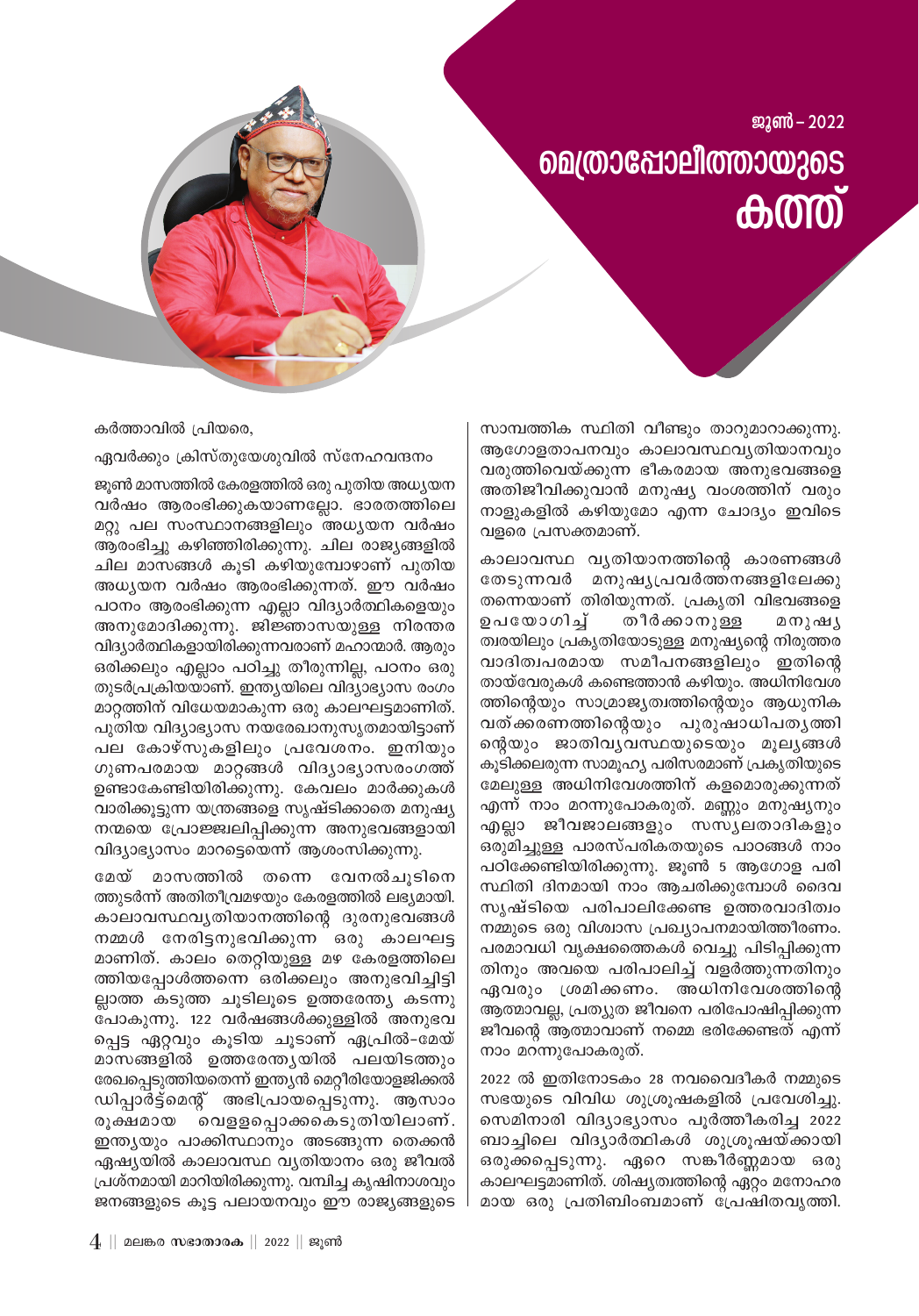എന്നാൽ ഈ ശുശ്രൂഷയിൽ മറ്റ് പല താല്പര്യ ങ്ങളോടെ പ്രവേശിക്കുന്നവർ തീരെയില്ല എന്ന് പറയാനാവില്ല. വിളിച്ചവന്റെ പിൻഗാമികളായി അന്ത്യം വരെയും നിലനിൽക്കുവാനുള്ള വെല്ലുവിളികൾ ഏറ്റെടുക്കുന്നവർ മാത്രമെ ഈ ശുശ്രൂഷക്കായി വിധേയപ്പെടാവു എന്നോർമ്മിപ്പിക്കുന്നു. ഭവനാന്ത രീക്ഷത്തിൽ ശുശ്രൂഷയ്ക്കായി മക്കളെ ഒരുക്കുന്ന തിന് മാതാപിതാക്കളും, ഇടവകതലത്തിൽ അവരെ ദൗത്യോന്മുഖരായി രൂപപ്പെടുത്തുന്നതിൽ പട്ടക്കാരും മുൻകൈ എടുക്കണം. സുതാരൃതയും താഴ്മയും ജീവിതവിശുദ്ധിയും നമ്മുടെ പ്രവർത്തനങ്ങളിൽ വിശ്വാസ സമൂഹം പ്രതീക്ഷിക്കുന്നു. "ഞങ്ങൾ ക്രിസ്തുനിമിത്തം ഭോഷന്മാർ; നിങ്ങൾ ക്രിസ്തുവിൽ വിവേകികൾ; ഞങ്ങൾ ബലഹീനർ, നിങ്ങൾ ബ ലവാന്മാർ; നിങ്ങൾ മഹത്തുക്കൾ, ഞങ്ങൾ മാന ഹീനർ അത്രെ (1കൊരി 4: 10)" എന്ന പൗലോസിന്റെ ചിന്താഗതി പ്രേഷിതവൃത്തിയുടെ മാറ്റ് കൂട്ടും എന്നതിൽ തർക്കമില്ല. എല്ലാവിധ ആശംസകളും അറിയിക്കുന്നു. ഈ വർഷം പട്ടത്വശുഢ്രൂഷയിലേക്ക് പ്രവേശിക്കുന്ന എല്ലാവരെയും അഭിനന്ദിക്കുന്നു. അർത്ഥവത്തായ ഫലം കായ്ക്കുന്ന വൃക്ഷങ്ങളായി, അനേകർക്ക് തണലായി നിങ്ങളുടെ ശുശ്രൂഷകൾ പരിണമിക്കട്ടെയെന്ന് പ്രാർത്ഥിക്കുന്നു.

ഏഴു പതിറ്റാണ്ടുകളിൽ അധികമായി തുടരുന്ന ഇസ്രായേൽ - പാല്സ്തീനിയൻ സംഘർഷം ആപ ത്ക്കരമായ ഒരു തലത്തിലെത്തിയിരിക്കുന്നു എന്നത് ലോകം ഉത്ക്കണ്ഠയോടെയാണ് വീക്ഷിക്കുന്നത്. അനേകരുടെ ജീവൻ ഇതിനകം അപഹരിച്ച ഈ സംഘർഷത്തിന് ഒരു അന്തം ഉണ്ടാകേണ്ടത് അതൃന്താപേക്ഷിതമാണ്. റഷൃയും യുക്രൈനും തമ്മിലുള്ള യുദ്ധം ആരംഭിച്ചിട്ട് ഏതാണ്ട് മൂന്ന് മാസങ്ങൾ കഴിയുന്നു. ആളും അർത്ഥവും ഏറെ ന ഷ്ടപ്പെടുത്തിക്കൊണ്ടിരിക്കുന്ന ഈ യുദ്ധം ആഗോള സാമ്പത്തിക ക്രമത്തിന്റെ അടിത്തറയിളക്കിയെന്നു പറയാം. ക്രൂഡോയിൽ വില വർദ്ധനവും ആവശ്യ സാധനങ്ങളുടെ ലഭ്യതക്കുറവും സാധാരണക്കാരുടെ ജീവിതം ദുസ്സഹമാക്കി. പതിനായിരക്കണക്കി നാളുകൾ ഇതിനോടകം കൊല്ലപ്പെട്ടു. അനേ കർ അഭയാർത്ഥികളായി. എന്തിനീ യൂദ്ധം എന്ന് ചോദിക്കാൻ പോലും ആരുമില്ലാത്ത സാഹചര്യം ഈ കാലഘട്ടത്തിന്റെ ദുരവസ്ഥയെ സൂചിപ്പിക്കുന്നു. സാമ്രാജ്യാധിപതൃവും അധികാരഭ്രമവും തലയ്ക്കു പിടിച്ച ഭരണാധികാരികൾ ലോകജനതയെ മുഴുവൻ പ്രതിസന്ധിയിലാക്കുന്നു. ശ്രീലങ്കയിലും നാമിന്നത് ദർശിക്കുന്നു. ലോകത്ത് വിവിധ ഇടങ്ങളിൽ ആഭ്യന്തര കലാപങ്ങളും വംശീയ കലാപങ്ങളും വർദ്ധിക്കുന്നു എന്നത് നമ്മെ ചിന്തിപ്പിക്കേണ്ടതാണ്. രക്ഷപെ ടുവാൻ പോലും മാർഗ്ഗമില്ലാതെ കെണിയിലകപ്പെട്ടതു പോലെ കിടക്കുന്ന നിസ്സഹായരായ ജനങ്ങളുമുണ്ട്. ഇവർ നമ്മുടെ മുമ്പിൽ ഉയർത്തുന്ന ചോദ്യങ്ങൾ നിരവധിയാണ്. പ്രത്യാശയുടെയും അനുക മ്പയുടെയും സന്ദേശം ഉയർത്തിപ്പിടിക്കുവാൻ നമുക്ക് വിശ്വാസികളായ സാധിക്കുമോ? അറുതി വരേണമെയെന്ന് യുദ്ധങ്ങൾക്ക്

നമുക്ക് പ്രാർത്ഥിക്കാം. അനുരജ്ഞനത്തിന്റെയും സമാധാനത്തിന്റെയും സന്ദേശവാഹകരാകുവാനാണ് നാം വിളിക്കപ്പെട്ടിരിക്കുന്നത് എന്ന ചിന്ത നമ്മെ സദാ ഭരിക്കണം.

ഇന്ത്യൻ ഭരണകക്ഷിയുടെയും പ്രതിപക്ഷത്തിന്റെയും രാഷ്ട്രീയ സമ്മേളനങ്ങൾ രാജസ്ഥാൻ സംസ്ഥാന ത്തെ വിവിധ സ്ഥലങ്ങളിൽ നടത്തപ്പെട്ടു. ജയ്പൂരി ലെ ബി. ജെ. പി സമ്മേളനത്തിന് ശേഷം രാജ്യത്തെ നാണയപ്പെരുപ്പം കുറയ്ക്കുവാനുത കുന്ന ചില സാമ്പത്തിക ക്രമീകരണങ്ങൾ വരുത്തുവാൻ യൂണിയൻ ഗവൺമെന്റ് തീരുമാനിച്ചു എന്നത് പ്രശംസനീയമാണ്. കുതിച്ചുയരുന്ന വിലക്കയറ്റം നിയന്ത്രിക്കുവാനായി കേന്ദ്ര-സംസ്ഥാന സർക്കാരുകൾ പെട്രോൾ, ഡീസൽ എന്നിവയുടെ വില അല്പം കുറച്ചു എന്നതും അഭിനന്ദനീയം. എന്നാൽ രാജൃത്ത് വർദ്ധിച്ച് വരുന്ന മത കേന്ദ്രീകൃത ധ്രുവീകരണം നിയന്ത്രിച്ചേ മതിയാകൂ. മതേതരത്വത്തിനും മതസൗഹാർദ്ദത്തിനും നേരെ ഇന്ത്യയുടെ വിവിധ ഭാഗങ്ങളിൽ ഉയർന്നു വരുന്ന വെല്ലുവിളികൾ ഗൗരവമായി കാണേണ്ടതുണ്ട്. ക്രിസ്തൃൻ ദൈവാലയങ്ങൾ മതമൗലികവാദികൾ ആക്രമിക്കുകയും നശിപ്പിക്കുകയും ചെയ്യുന്ന പല സംഭവങ്ങൾ കർണ്ണാടകയിൽ നിന്നും രാജ്യത്തിന്റെ ഇതര ഭാഗങ്ങളിൽ നിന്നും റിപ്പോർട്ട് ചെയ്യപ്പെടുന്നു. ഇത് ക്രൈസ്തവരുടെ മാത്രം പ്രശ്നമല്ല. മത, സംസ്കാര, ഭാഷാ ന്യൂനപക്ഷങ്ങൾ ഇന്ന് പൊതുവെ അരക്ഷിതാവസ്ഥയിലാണ് കഴിയുന്നത്. ബഹുസ്വര സമൂഹങ്ങളുടെ കെട്ടുറപ്പിന് ഭൂരിപക്ഷ – ന്യൂന പക്ഷ സമുദായങ്ങൾക്ക് ഒരുപോലെ വളരുവാനും വികസിക്കുവാനുമുള്ള ഇടം ആവശ്യമാണ്. അത്തരമൊരു ദേശമാണ് സ്വാതന്ത്ര്യ സമരകാലത്തും സ്വതന്ത്ര ഭാരതത്തിലും രാജ്യത്തിന്റെ ശിൽപ്പികൾ സ്വപ്നം കണ്ടത്. പൊരുത്തമുള്ള സമൂഹങ്ങളാണ് ഒരു നല്ല രാജ്യത്തിന്റെ അടിത്തറ. ബദൽ ഭരണ സാധ്യതകളെ വിഭാവനം ചെയ്യുവാൻ കോൺഗ്രസ് സമ്മേളനത്തിന് കഴിഞ്ഞോ എന്നും സംശയിക്കേണ്ടിയിരിക്കുന്നു.

പലവിധത്തിൽ പ്രതിസന്ധി നിറഞ്ഞ ഒരു കാലഘട്ട ത്തിലൂടെ നാം കടന്നുപോകുമ്പോൾ നമ്മുടെ നിലപാടു കളും ജീവിതശൈലികളും വിശ്വാസത്തിന്റെ പ്രതിഫലനമായി കാണുകയും സാക്ഷ്യത്തിന്റെ സംവേദനത്തിന് സഹായകരമാകുകയും ചെയ്യ ണം. കോവിഡാനന്തര കാലത്ത് ആഘോഷങ്ങൾക്ക് കൊഴുപ്പുകൂട്ടുവാൻ അമിതവൃയം ചെയ്യുന്നത് ഭൂഷണമല്ല. പ്രത്യേകിച്ച് ഇടവകകളുടെ ജൂബിലി, ശതാബ്ദി ആദിയായ അവസരങ്ങളിൽ ആഘോഷ ങ്ങൾ പരിമിതപ്പെടുത്തി ദൈവനാമ മഹത്വത്തിനും ജനനന്മയ്ക്കും ഉതകുന്ന പ്രവർത്തനങ്ങൾക്ക് മൂൻതൂക്കം നല്കണം. വിവാഹം, മാമോദീസ, ശവ സംസ്ക്കാരം ആദിയായ അവസരങ്ങളിലും മിത വ്യയം ശീലിക്കുവാൻ ഏവരും ശ്രദ്ധിക്കണമെന്ന് ഉദ്ബോധിപ്പിക്കുന്നു.

അഭിവന്ദ്യ ഡോ. ഫിലിപ്പോസ് മാർ ക്രിസോസ്റ്റം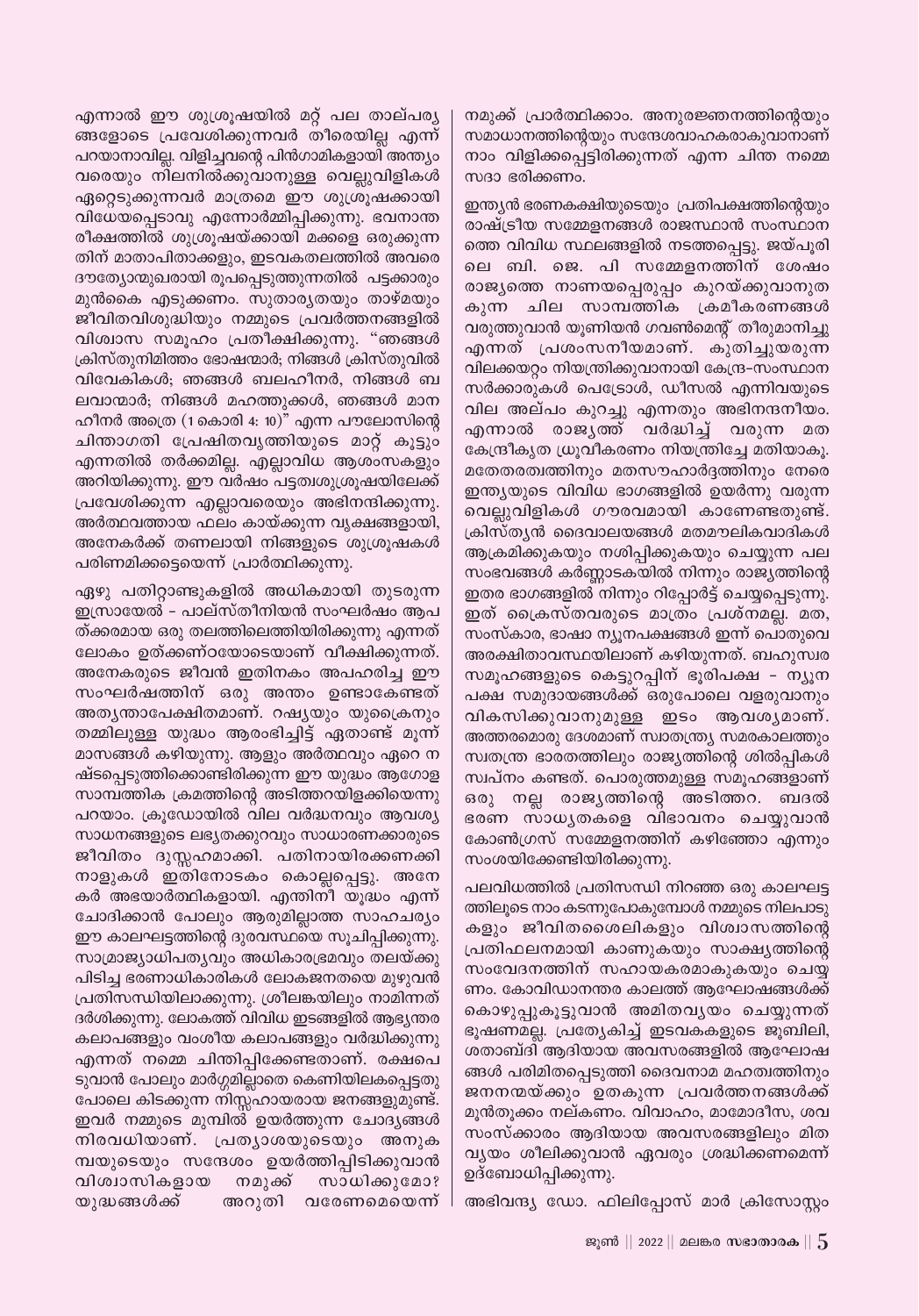സെമിനാരിയുടെ കോൺവക്കേഷനിൽ സംബന്ധിച്ച് പ്രഭാഷണം നടത്തുന്നതിന് സാധിച്ചു. യാക്കോബായ സഭയും മാർത്തോമ്മാ സഭയും തമ്മിലുള്ള നല്ല ബന്ധം അഭംഗുരം നിലനിർത്തി കൊണ്ടുപോകുവാൻ വരും നാളുകളിലും ഇടയാകട്ടെയെന്ന് ആഗ്രഹിക്കുന്നു.

മാർത്തോമ്മാ മെഡിക്കൽ മിഷന്റെ ആഭിമുഖ്യത്തിൽ നടത്തപ്പെടുന്ന നമ്മുടെ ചുങ്കത്തറ മാർത്തോമ്മാ മിഷൻ ഹോസ്പിറ്റലിൽ ബാംഗ്ലൂർ കേന്ദ്രമാക്കി പ്രവർത്തിക്കുന്ന തങ്കമ്മ ഇത്താപ്പിരി മെമ്മോറിയൽ സഹായത്തോടെ പണികഴിപിച്ച ട്രസിന്റെ പുതിയ കെട്ടിട സമുച്ചയത്തിന്റെയും അത്യാധുനിക ചികിത്സാ സംവിധാനങ്ങളുടെയും ഉദ്ഘാടനം നിർവ്വ ഹിക്കുവാൻ സാധിച്ചു. ട്രസ്റ്റിന്റെ ട്രഷറാർ ശ്രീ. അജിത്ത് ഐസക്കിനോടുള്ള നന്ദി സഭയുടെ പേരിൽ അറിയിക്കുന്നു. ഈ ആധുനിക വികസന സംരം ഭങ്ങൾ ചുങ്കത്തറ ആശുപത്രിയുടെ വളർച്ചയിൽ ഒരു പുത്തൻ നാഴികക്കല്ലായിത്തീരട്ടെയെന്ന് പ്രാർ ത്ഥിക്കുന്നു. മല്ലപ്പള്ളി മാർത്തോമ്മാ സെന്ററിന്റെ ആഭിമുഖ്യത്തിൽ 'ഗിലയാദ് കെയർ ഹോം' എന്ന പേരിൽ ഒരു പദ്ധതി ആരംഭിക്കുന്നതിന് ഇടയായി. അതിന്റെ ഉദ്ഘാടനവും കെട്ടിട സമുച്ചയത്തിന്റെ അടിസ്ഥാന ശില ആശീർവ്വദിക്കലും നിർവ്വഹിച്ചു. തെള്ളിയൂർ ശാലേം ഇടവകാംഗം തട്ടയ്ക്കാട്ടിൽ പീസ് കോട്ടേജിൽ ശ്രീ. റോൺസി മത്തായിയും സഹധർമ്മിണി ശ്രീമതി ലൗലി ആനി കോശിയും മല്ലപ്പള്ളി ചേർത്തോട് ജംഗ്ഷന് സമീപം ദാന മായി നല്കിയ 52 ആർ സ്ഥലത്താണ് ഈ പദ്ധതി ആരംഭിക്കുന്നത്. റോൺസി - ലൗലി ദമ്പതികളോടുള്ള നന്ദി അറിയിക്കുന്നു. ആതുര സേവന രംഗത്ത് പുത്തൻ പ്രതീക്ഷയുടെ തിരി നാളമായി ഈ സ്ഥാപനം ശോഭിക്കട്ടെയെന്ന് ആശംസിക്കുന്നു. വിവിധ ഇടങ്ങളിൽ സഭയുടെ പൊതുപ്രവർത്തനങ്ങൾക്ക് വേണ്ടി ഇത്തരത്തിൽ സ്ഥലം വിട്ടുനല്കുവാൻ കൂടുതൽ ആളുകൾ താല്പര്യപ്പെടുന്നു എന്നത് ശ്ലാഘനീയമാണ്. ഇത് സഭയുടെ കരുതൽ ശുശ്രൂഷകൾക്കും ജനനന്മ യ്ക്കുതകുന്ന വികസനപ്രവർത്തനങ്ങൾക്കും ഉപ യുക്തമാക്കാവുന്നതാണ്.

2022 മേയ് 29 ന് ഈ വർഷത്തെ മാർത്തോമ്മാ സ്റ്റുഡന്റ് സ് കോൺഫറൻസിന് ആരംഭം കുറിച്ചു. Faith Assets in Changing Times എന്നതാണ് പ്രധാന ചിന്താവിഷയം. കോട്ടയം മാർത്തോമ്മാ വൈദീക സെമിനാരിയിലും, മാർത്തോമ്മാ ഹയർസെക്കൻഡറി സ്ക്കൂളിലുമായി നടത്തപ്പെടുന്ന പ്രസ്തുത കോൺഫറൻസിന് കോട്ടയം സെന്റർ ആതിഥ്യം അരുളുന്നു. കഴിഞ്ഞ നാളുകളിൽ സഭയിലും സമൂഹത്തിലും നല്ല നേതൃത്വത്തെ രൂപ പ്പെടുത്തുന്നതിൽ സ്റ്റുഡന്റ്സ് കോൺഫറൻസ് വലിയ ഒരു പങ്ക് വഹിച്ചിട്ടുണ്ട്. വിശ്വാസ സംര ക്ഷകരുടെ എണ്ണം കൂടുകയും വിശ്വാസം പ്ര ാവർത്തികമാക്കുന്നവരുടെ എണ്ണം വല്ലാതെ കുറ യുകയും ചെയ്യുന്ന ഈ നാളുകളിൽ വിശ്വാസം കൈമുതലാക്കുന്ന ഒരു യുവതലമുറയെ സജ്ജമാ ക്കുവാൻ കോൺഫറൻസിലൂടെ സർവ്വേശ്വരൻ

മാർത്തോമ്മാ വലിയ മെത്രാപ്പോലീത്തായുടെ ജീവന ഇടങ്ങളെയും, ദർശന ലോകത്തെയും, സാമൂഹ്യ പരിസരങ്ങളെയും, ദൗത്യമേഖലകളെയും, വരും തലമുറയ്ക്ക് പരിചയപ്പെടുത്തുക എന്ന ഉദ്ദേശത്തോടെ ക്രമീകരിച്ച പ്രഥമ സ്മാരകപ്രഭാഷ ണം 2022 മേയ് 1 ന് തിരുവനന്തപുരം പാറ്റൂർ സെന്റ് തോമസ് മാർത്തോമ്മാ പള്ളിയിൽ വെച്ച് നടത്തപ്പെട്ടു. ശ്രീ. രാജൻ ഗുരുക്കൾ മുഖ്യപ്രഭാഷണം നടത്തി. അഭി. മേജർ ആർച്ച് ബിഷപ്പ് കർദ്ദിനാൾ ബസേലിയോസ് മാർ ക്ലിമീസ്സ് കാതോലിക്ക ബാവ തിരുമേനി ആശംസകൾ അർപ്പിച്ചു. സമ്മേളന ത്തിന് വേദിയൊരുക്കിയ പാറ്റൂർ സെന്റ് തോമസ് മാർത്തോമ്മാ ഇടവകയോടുള്ള നന്ദി അറിയിക്കുന്നു.

ചെന്നൈ - ബാംഗ്ലൂർ ഭദ്രാസനത്തിന്റെ ആഭിമുഖ്യ ത്തിൽ മെത്രാപ്പോലീത്തായ്ക്ക് ക്രമീകരിച്ച സ്വീകരണ അനുമോദന സമ്മേളനത്തിൽ സംബന്ധിച്ചത് വളരെ ഹൃദ്യമായിരുന്നു. ചെന്നൈ കേന്ദ്രമാക്കി പ്രവർത്തിക്കുന്ന വിവിധ സഭാ മേലദ്ധ്യക്ഷന്മാർ സാന്നിദ്ധ്യവും ആശംസകളും തങ്ങളുടെ അറിയിച്ചു. വളരെയേറെ മിഷൻ കേന്ദ്രങ്ങളുള്ള ഈ ഭദ്രാസനത്തിലൂടെ, പ്രതികൂല സാഹചര്യങ്ങളുടെ മദ്ധ്യത്തിലും, തെന്നിന്ത്യൻ സംസ്ഥാനങ്ങളിൽ നമ്മുടെ സഭയ്ക്ക് ലഭിച്ചുകൊണ്ടിരിക്കുന്ന വളർച്ചയ്ക്കായും വ്യാപ്തിക്കായും ദൈവത്തെ സ്തുതിക്കാം. സമഗ്രവികസനം ലക്ഷ്യമാക്കിക്കൊണ്ട് പ്രാദേശിക ഇടങ്ങളിൽ പദ്ധതികൾ രൂപപ്പെടുത്തണം, കുട്ടികളുടെയും സ്ത്രീസമൂഹത്തിന്റെയും സമഗ്ര വികസനത്തിനായി പ്രോഗ്രാമുകൾ ക്രമീകരിക്കണം. സഭയുമായി ബന്ധപ്പെട്ടും യുവജനങ്ങൾ വിശ്വാസധാരയിൽ നിലനിന്നും വളരുവാൻ അവസരങ്ങൾ ഒരുക്കണം സഭയുടെ ആകമാന പ്രവർത്തനങ്ങളിൽ ആത്മാർത്ഥമായ പങ്കാളിത്തം നല്കി ദൈവരാജ്യ വ്യാപനത്തിനായി യത്നിക്കു വാൻ ഏവരും ശ്രമിക്കണം.

മലബാർ സ്വതന്ത്ര സുറിയാനി സഭയുടെ 250-ാം വാർഷികാ ഘോഷ ങ്ങളുടെ സമാപന സമ്മേളനത്തിൽ സംബന്ധിക്കുവാൻ ഇടയായി. വിദേശ സമ്മർദ്ദങ്ങൾക്ക് കീഴടങ്ങാതെ തദ്ദേശിയ സഭയായി നിലനിൽക്കുവാൻ ഈ സഭയ്ക്ക് സാധിച്ചു. ഒരു കാലത്തും അപ്രസക്തമാക്കുവാൻ കഴിയാത്ത ചരിത്രപരമായ ബന്ധമാണ് മാർത്തോമ്മാ സഭയ്ക്ക് മലബാർ സ്വതന്ത്ര സുറിയാനി സഭയുമായുള്ളത്. മലങ്കര മാർത്തോമ്മാ സഭയ്ക്ക് മേല്പട്ടക്കാരില്ലാഞ്ഞ സാഹചര്യം സംജാതമായപ്പോൾ തീത്തൂസ് പ്രഥമൻ മെത്രാപ്പോലീത്തായെ കോട്ടയത്തെത്തി വാഴിച്ചത് തൊഴിയൂർ മെത്രാപ്പോലീത്താമാരാണ്. പരസ്പരം മേലദ്ധൃക്ഷന്മാരെ വാഴിക്കുന്ന സഹോദരി സഭകളായി നിലനില്ക്കുവാനും തുടരുവാനും ഇരുസഭകൾക്കും സാധിക്കുന്നു. മലബാർ സ്വതന്ത്ര സുറിയാനി സഭയുടെ സാന്നിദ്ധ്യം മലങ്കര സഭ യ്ക്കാകമാനം അനുഗ്രഹകരമായിത്തീരുവാൻ സർവ്വേശ്വരൻ തുടർന്നും സംഗതിയാക്കട്ടെയെന്ന് പ്രാർത്ഥിക്കാം. മുളന്തുരുത്തിയിലുള്ള മലങ്കര സിറിയൻ ഓർത്തഡോക്സ് തിയളോജിക്കൽ